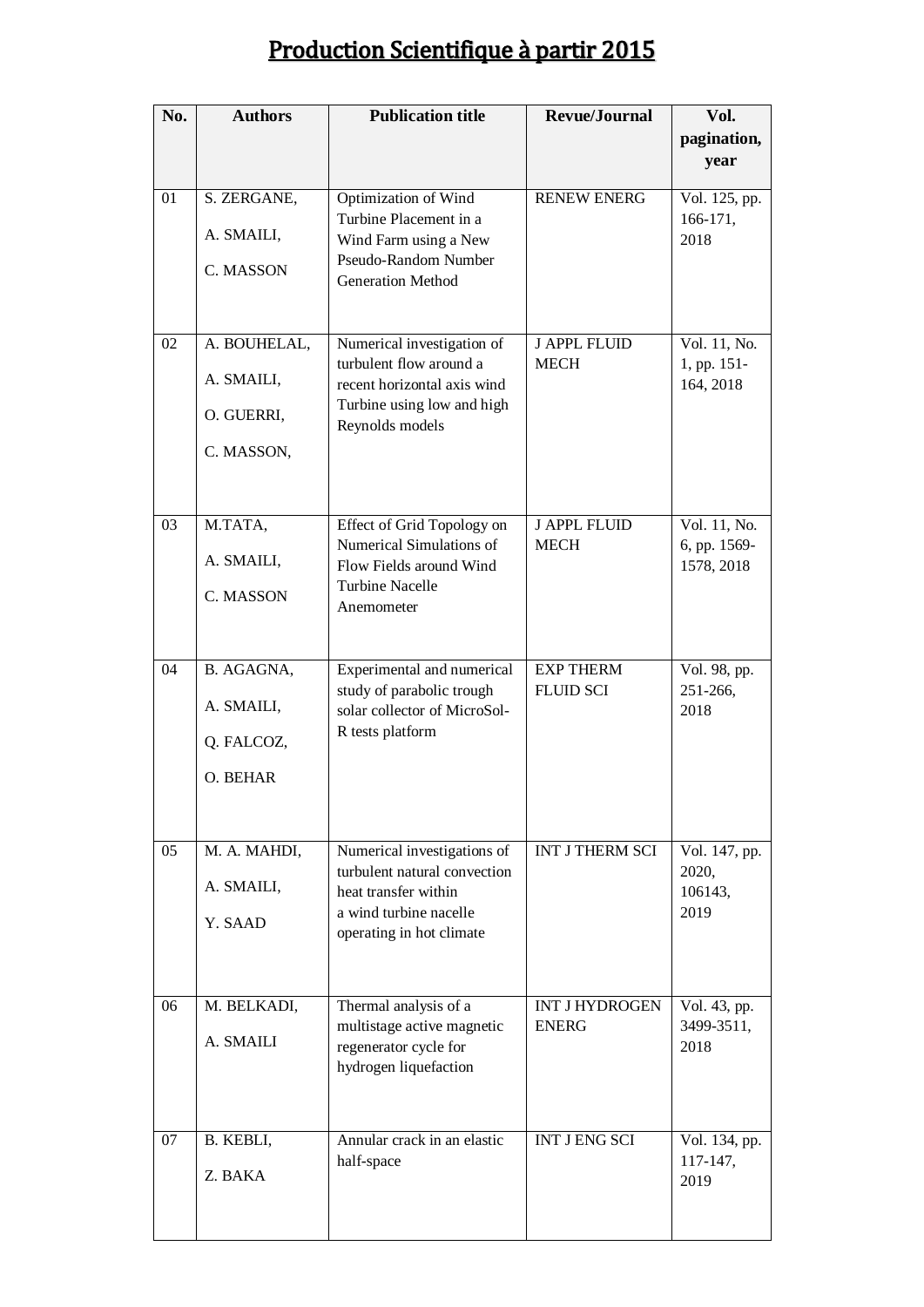| 08<br>09 | N. BENRACHI,<br>M. OUZANE,<br>A. SMAILI,<br>L. LAMARCHE,<br>M. BADACHE,<br>W. MAREF<br>B. AGAGNA, A. | Numerical parametric<br>study of a new earth-air<br>heat exchanger<br>configuration designed for<br>hot and arid climates<br>An improved model for                       | <b>INT J GREEN</b><br><b>ENERGY</b><br>Int. Journal Energy | Vol. 17, pp.<br>115-126,<br>2019<br>PP. 4512- |
|----------|------------------------------------------------------------------------------------------------------|--------------------------------------------------------------------------------------------------------------------------------------------------------------------------|------------------------------------------------------------|-----------------------------------------------|
|          | SMAILI, O.<br><b>BEHAR</b>                                                                           | predicting the performance<br>of parabolic trough solar<br>collectors                                                                                                    | Res.                                                       | 4521, 2018                                    |
| 10       | A. DJABALI,<br>L. TOUBAL,<br>R. ZITOUNE,<br><b>S. RECHAK</b>                                         | Fatigue damage evolution<br>in thick composite<br>laminates: Combination of<br>X-ray tomography,<br>acoustic emission and<br>digital image correlation                   | <b>COMPOS SCI</b><br><b>TECHNOL</b>                        | Vol. 183,<br>PP. 20<br>107815,<br>2019        |
| 11       | A. DJABALI,<br>L. TOUBAL,<br>R. ZITOUNE,<br><b>S. RECHAK</b>                                         | An experimental<br>investigation of the<br>mechanical behavior and<br>damage of thick laminated<br>carbon/epoxy composite                                                | <b>COMPOS</b><br><b>STRUCT</b>                             | Vol. 184,<br>PP. 178-<br>190, 2018            |
| 12       | K. MELIANI,<br><b>S. RECHAK</b>                                                                      | Comparative study of<br>biocomposite reinforced<br>with vegetable fiber and<br>based on carbon nanotubes<br>of different corrugated<br>shapes with interphase<br>problem | <b>COMPOS</b><br><b>INTERFACE</b>                          | Vol. 27, pp.<br>$161 - 175$ ,<br>2019         |
| 13       | M. EZZRAIMI,<br>R. TIBERKAK,<br>A. MELBOUS,<br><b>S. RECHAK</b>                                      | LQR and PID Algorithms<br>for Vibration Control of<br>Piezoelectric Composite<br>Plates                                                                                  | <b>MECHANIKA</b>                                           | Vol. 24, No.<br>5, pp. 734-<br>740, 2018      |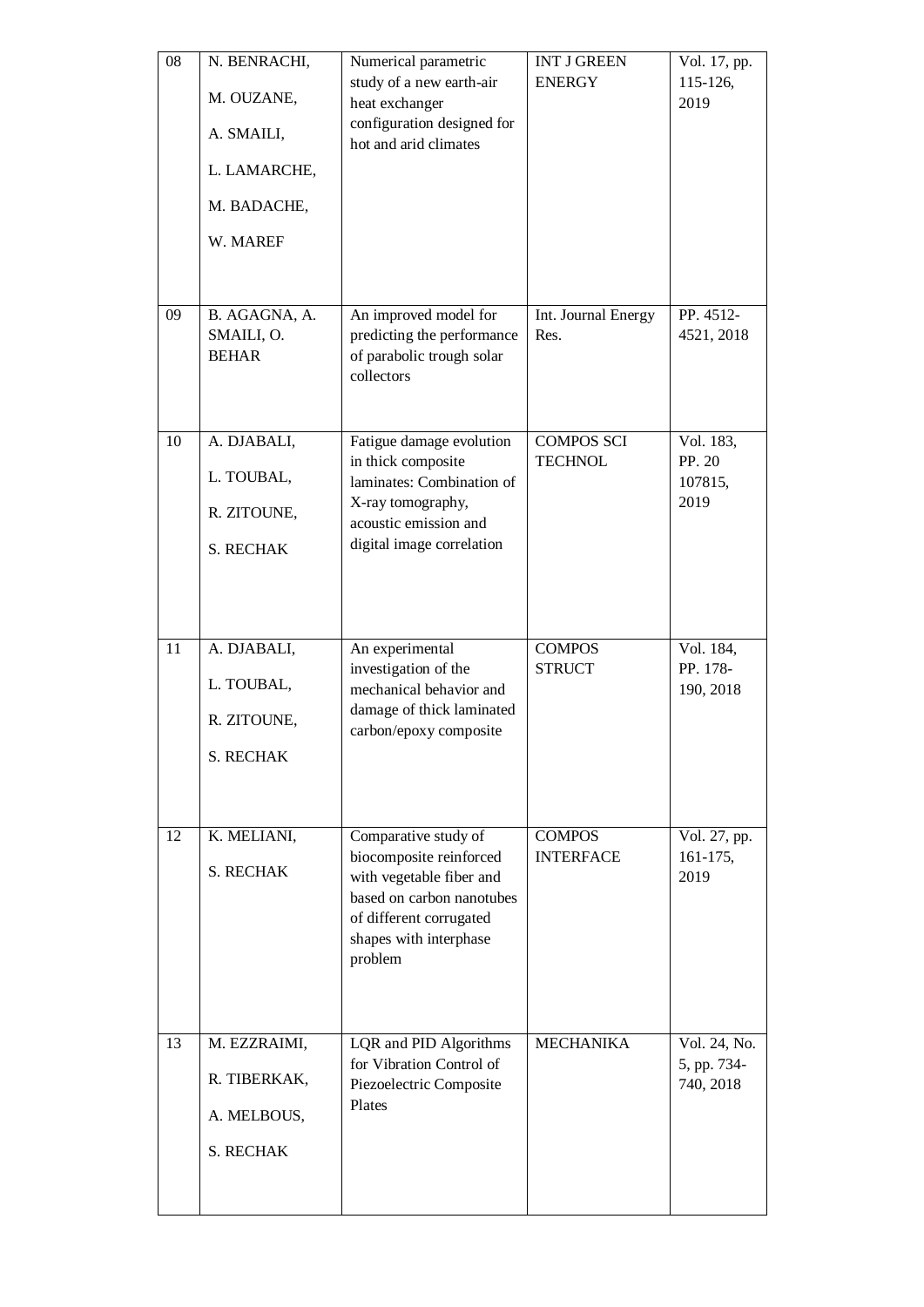| 14 | T. BENKEDJOUH,<br>N. ZERHOUNI,<br><b>S. RECHAK</b>     | Tool wear condition<br>monitoring based on<br>continuous wavelet<br>transform and blind source<br>separation | <b>INT J ADV</b><br><b>MANUF TECH</b> | Vol. 97, pp.<br>3311-3323,<br>2018 |
|----|--------------------------------------------------------|--------------------------------------------------------------------------------------------------------------|---------------------------------------|------------------------------------|
| 15 | S. BOUBENDIR,<br>S. LARBI,<br>M. MALKI,<br>R. BENNACER | Hydrodynamic self-<br>lubricating journal<br>bearings analysis using<br>Rabinowitsch fluid<br>lubricant      | <b>TRIBOLOGY INT</b>                  | Vol. 140,<br>pp. 105856,<br>2019   |
| 16 | A. HALIMI,<br><b>B. MARINUS,</b><br><b>S. LARBI</b>    | Analytical prediction of<br>broadband noise from<br>mini-RPA propellers with<br>serrated edges.              | <b>INT J</b><br><b>AEROACOUST</b>     | Vol. 18, pp.<br>517-535,<br>2019   |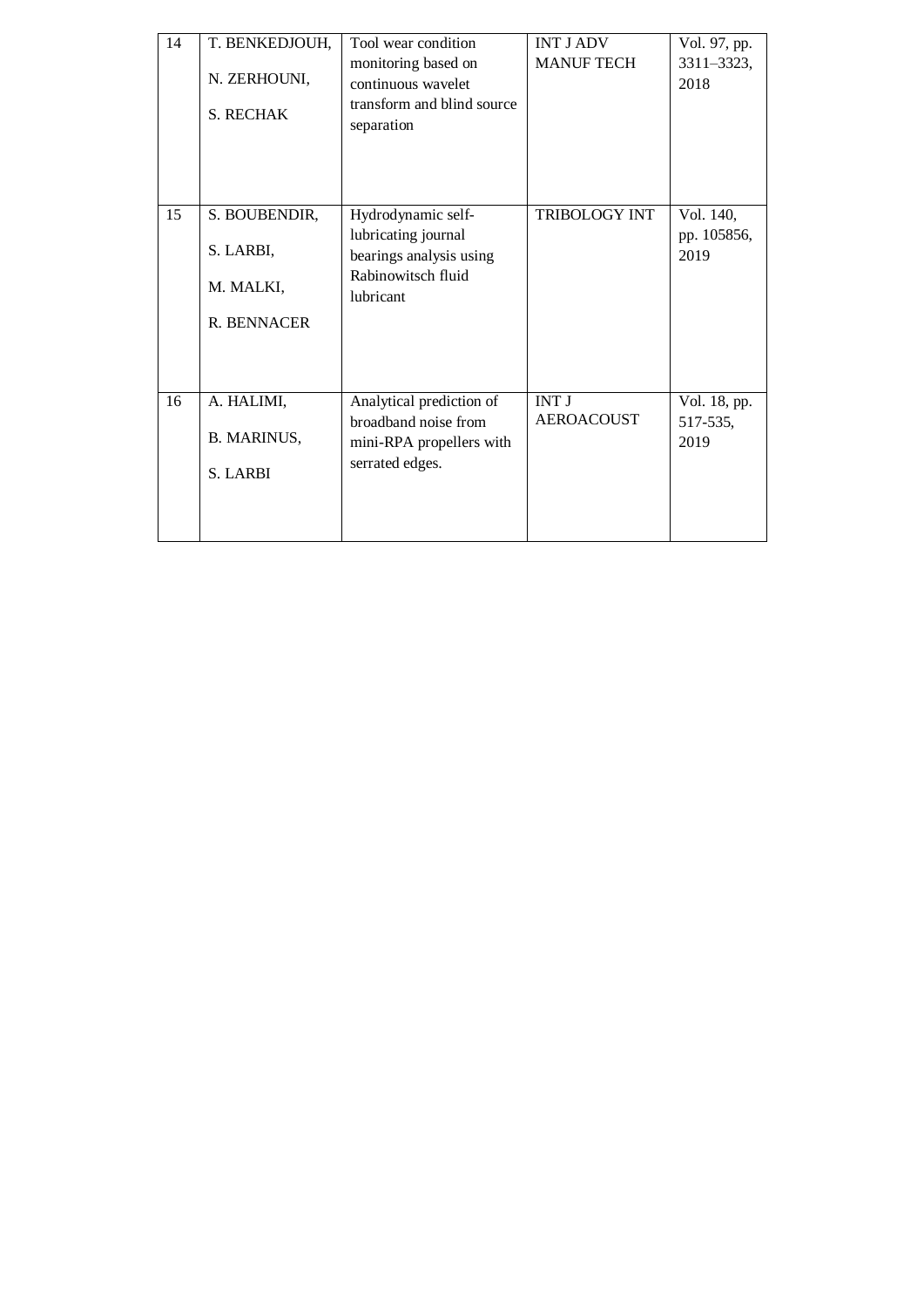| 17<br>18 | M. MALKI,<br>S. LARBI,<br>S. BOUBENDIR,<br>R. BENNACER<br>M. A. MAHDI, | Lubricant rheological<br>behavior effect analysis on<br>the performance of finite<br>porous self-lubricating<br>journal bearings<br>Numerical Study of the<br>Thermal Behavior of a | <b>J APPL FLUID</b><br><b>MECH</b><br><b>IEEE</b> | Vol. 11,<br>No.6, pp.<br>1557-1568,<br>2018<br>2018 |
|----------|------------------------------------------------------------------------|-------------------------------------------------------------------------------------------------------------------------------------------------------------------------------------|---------------------------------------------------|-----------------------------------------------------|
|          | A. SMAILI                                                              | <b>HAWT</b> nacelle Operating<br>Under Severe Saharan<br>Climat                                                                                                                     |                                                   |                                                     |
| 19       | M. TATA,<br>F. MASSOUH,<br>I. DOBREV,<br>A. SMAILI                     | Experimental and numerical<br>analysis of a scaled wind<br>turbine near wake                                                                                                        | <b>IEEE</b>                                       | 2018                                                |
| 20       | M. TATA,<br>O. GUERRI,<br>A. SMAILI                                    | Numerical Investigation on<br>the Flow Field around a<br><b>Wind Turbine Nacelle</b><br>Anemometer                                                                                  | <b>IEEE</b>                                       | 2018                                                |
| 21       | M. N.<br><b>HAMLAOUI</b><br>A. SMAILI<br>H. FELLOUAH                   | Improved BEM Method for<br><b>HAWT</b> Performance<br>Predictions                                                                                                                   | <b>IEEE</b>                                       | 2018                                                |
| 22       | S. OUCHENE,<br>A. SMAILI,<br>H. FELLOUAH                               | Numerical Simulation of a<br>Pitching NACA 0015 Airfoil<br>in Deep Stall regime:<br>Comparison of turbulence<br>models                                                              | <b>IEEE</b>                                       | 2018                                                |
| 23       | F. GUERRACHE,<br><b>B. KEBLI</b>                                       | An Axisymmetric Contact<br>Problem of a Thermoelastic<br>Layer on a Rigid Circular<br>Base,                                                                                         | Journal of Solid<br>Mechanics                     | Vol. 11, No.<br>4, pp. 862-<br>885, 2019            |
| 24       | A. BOUHELAL<br>O. GUERRI,<br>A. SMAILI,                                | Contribution to the<br>Aerodynamic Study of the<br>Air-Sand Flow Around a<br>Wind Turbine Blade<br><b>Installed in Desert</b><br><b>Environment of Algeria</b>                      | <b>IEEE</b>                                       | 2018                                                |